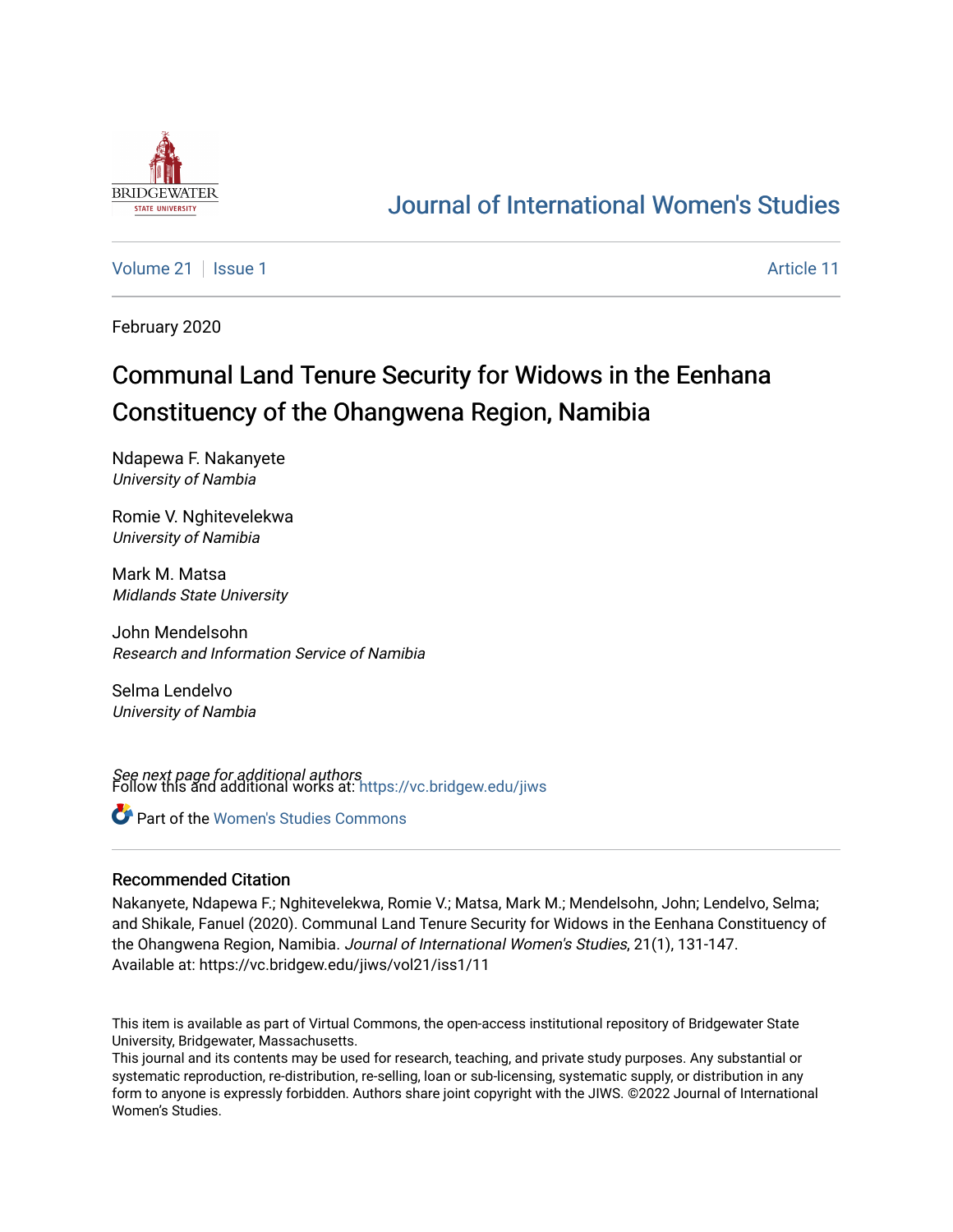## Communal Land Tenure Security for Widows in the Eenhana Constituency of the Ohangwena Region, Namibia

## Authors

Ndapewa F. Nakanyete, Romie V. Nghitevelekwa, Mark M. Matsa, John Mendelsohn, Selma Lendelvo, and Fanuel Shikale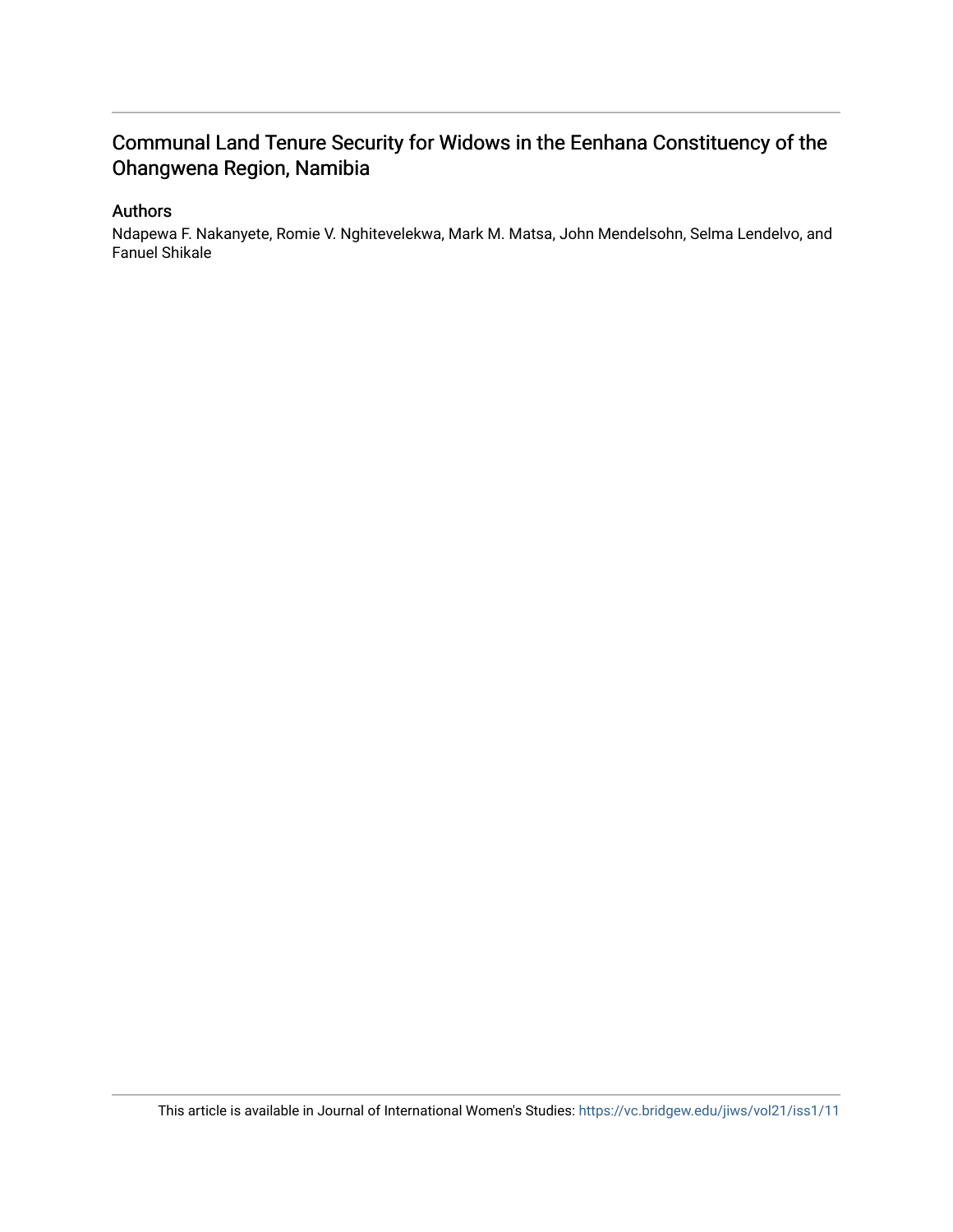Nakanyete et al.: Communal Land Tenure Security for Widows in Namibia

This journal and its contents may be used for research, teaching and private study purposes. Any substantial or systematic reproduction, re-distribution, re-selling, loan or sub-licensing, systematic supply or distribution in any form to anyone is expressly forbidden. ©2020 Journal of International Women's Studies.

## **Communal land tenure security for widows in the Eenhana Constituency of the Ohangwena Region, Namibia**

By Ndapewa Fenny Nakanyete<sup>[1](#page-2-0)</sup>, Romie Vonkie Nghitevelekwa<sup>[2](#page-2-1)</sup>, Mark M. Matsa<sup>[3](#page-2-2)</sup>, John Mendelsohn<sup>[4](#page-2-3)</sup>, Selma Lendelvo<sup>[5](#page-2-4)</sup> and Fanuel Shikale<sup>[6](#page-2-5)</sup>

## **Abstract**

Namibia is characterized by a history of discriminatory customary practices against women with regards to access to land, rights over land, and security of land tenure. Since independence in 1990, the country has adopted policies and legislative frameworks to bring about gender equality in all spheres of life, including the transformation of land tenure rights. These policies and acts give effect to the constitutional provisions that accord both men and women equal opportunities for access to land, rights over land and security of tenure. Widows are a particularly singled-out social group for legal protection, land security and rights to land enjoyed during their spouses' lifetimes, and are granted protection, at least on paper, from discriminatory practices such as unlawful land evictions. This article evaluates and analyses the current status of land tenure security for widows in the Eenhana Constituency of the Ohangwena Region in Namibia. The study employed both quantitative and qualitative methods through questionnaires, interviews and focus group discussions with widows, as well as key informant interviews with Communal Land Board representatives, members of the traditional authorities, as well as the Ministry of Land Reform's regional office officials. Through this case study, the findings establish that even though Namibia acclaims progressive policies and legislative frameworks on gender equality, there are still pockets of discrimination against widows where they continue to be at risk of losing their land rights in some of Namibia's communal areas. Addressing the land tenure insecurities and a guarantee of legal land rights for widows is key to reducing vulnerabilities within female-headed households in the communal areas. Traditional authorities remain a key governance structure in communal areas, particularly in relation to access to land, and land rights inheritance issues, amongst others. Similarly, the Communal Land Boards are statutory institutions mandated to ensure implementation of the provisions of the Communal Land Reform Act of 2002, including the protection of land rights for widows. The study therefore recommends three main measures: the removal of all forms of discriminatory customary practices against widows; continued awareness-raising initiatives on the rights of widows; and full implementation of legal provisions for the protection of widows' land rights and security of tenure.

<span id="page-2-0"></span><sup>1</sup> Department of Geography, History and Environmental Studies, Faculty of Humanities and Social Sciences, University of Namibia, [nnakanyete@unam.na](mailto:nnakanyete@unam.na)

<span id="page-2-1"></span><sup>2</sup> Department of Sociology, Faculty of Humanities and Social Sciences, University of Namibia, [rnghitevelekwa@unam.na](mailto:rnghitevelekwa@unam.na)

<span id="page-2-2"></span><sup>&</sup>lt;sup>3</sup> Department of Geography and Environmental Studies, Faculty of Social Sciences, Midlands State University, Zimbabwe, [matsam@staff.msu.ac.zw](mailto:matsam@staff.msu.ac.zw)

<span id="page-2-3"></span><sup>4</sup> Research and Information Service of Namibia[, john@raison.com.na](mailto:john@raison.com.na)

<span id="page-2-4"></span><sup>&</sup>lt;sup>5</sup> Life Sciences Division, Multidisciplinary Research Centre, University of Namibia, [slendelvo@unam.na](mailto:slendelvo@unam.na)

<span id="page-2-5"></span><sup>6</sup> Department of Geography, History and Environmental Studies, Faculty of Humanities and Social Sciences, University of Namibia, [shikalef@gmail.com](mailto:shikalef@gmail.com)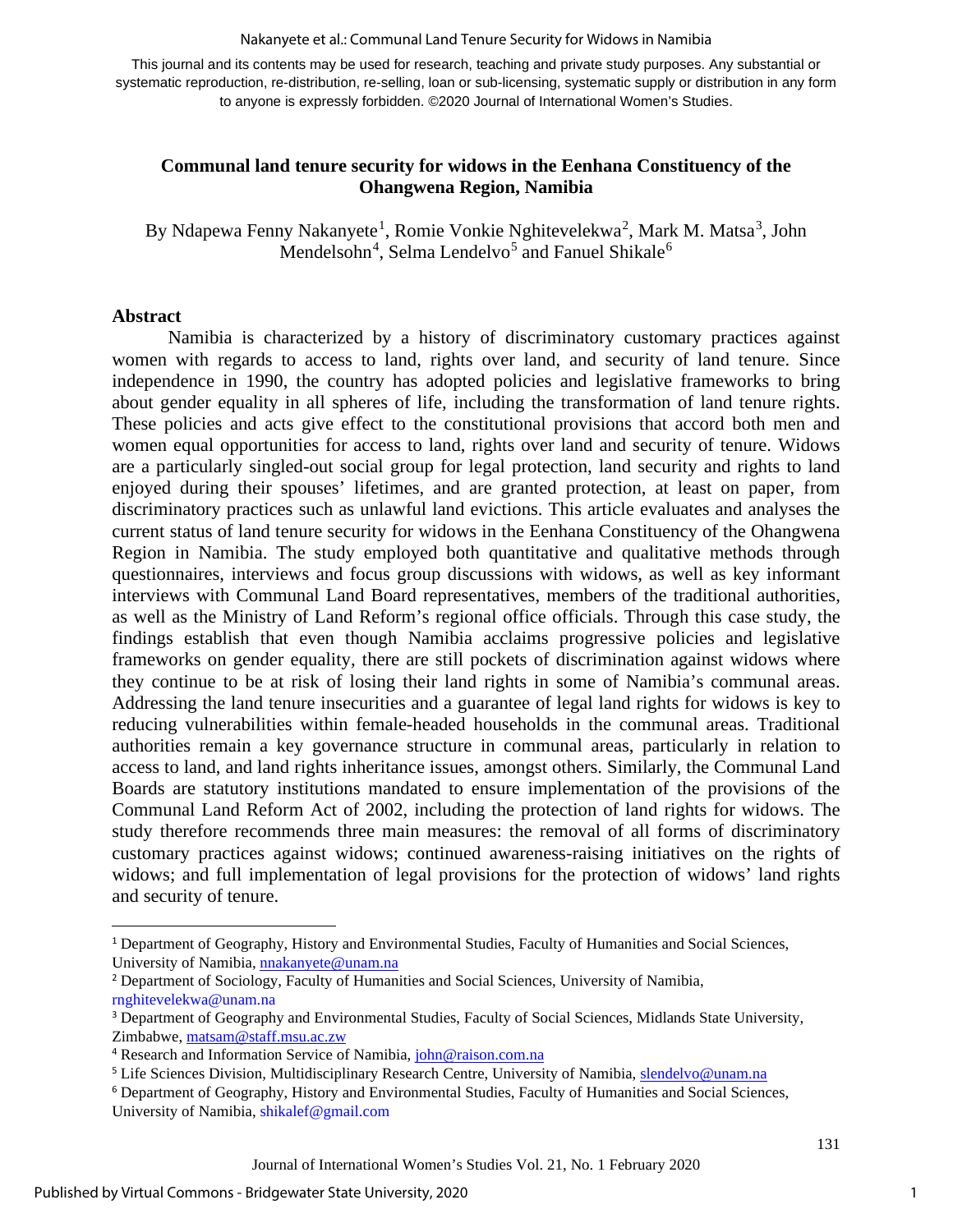*Keywords:* Widows, communal land, Security, Land tenure, Land rights, Inheritance, Rural areas, Namibia.

#### **Introduction**

There are limited, global, gender-specific statistics on land tenure and ownership. However, during the 2017 Annual Meeting of the World Economic Forum, it was estimated that less than 20% of the world's land is owned by women (Villa, 2017). Such gender disparities in secured land rights expose a vast majority of women to various forms of vulnerabilities such as poverty, food insecurity and gender-based violence. This discriminating distribution of land rights is despite the fact that women make up just under half (43%) of the agronomic labour force (FAO, 2014), a significant proportion that urgently requires new and more effective land redistribution policies.

When it comes to land tenure and ownership, Africa is generally regarded as one of the continents with the highest gender inequalities in the world. Since their inception in the 1960s, programmes for securing land tenure on the continent have predominantly focused on the premise of agricultural development and general social progress. Little attention was given to addressing gender inequalities inherent in customary practices, especially discrimination against widows. According to Doss, Kovarik, Peterman, Quisumbing and van den Bold (2013), women in North Africa and Sub-Saharan Africa only make up less than 5% to 15% of the total agricultural landholders in those regions, respectively.

Lack of security in customary land rights for women has contributed to different forms of conflicts through land grabbing and invasions (Augustinus & Deininger, 2006). In various African countries, land under customary systems rendered restricted access to women, with minimal or no possibilities to be landholders or to inherit land rights from their deceased husbands (Knights, 2010). Statutory laws find difficulties in addressing some of these forms of injustices emanating from patriarchal customary systems. Widows in rural areas are among the most disadvantaged people, with widespread gender-based discrimination, land grabbing and invasions (Carpano, 2010). Statutory policies and laws have been passed to enable landholders to have the freedom to use, develop or bequeath land to heirs. However, statutory laws also experience challenges in addressing some forms of injustices emanating from patriarchal customary systems, resulting in the persistence of land tenure insecurities for widows. The International Justice Mission (2014) points out that the payment of bride-price, which is frequently practised in many African countries, presents a perception of women as purchased property who are not eligible to own property of their own, including land.

Changes and debates on security of land tenure have been widespread over the years and have been accompanied by policy and institutional reforms to ensure security of land tenure across different land types, targeting different social groups. After independence, many African countries including Namibia changed their respective policies and legal landscapes of land governance to bring about gender equality and protect the land rights of women, and in particular, widows. These are legislations that more governments in Africa need to pass to ensure continuous, progressive change.

Strengthening land ownership or tenure has the capacity to contribute greatly to economic growth. Secured communal land tenure affords landholders the freedom to use, develop or bequeath land to heirs. Secured land rights also allow owners to restrict unlawful access to that land, while using and protecting natural resources located within it. According to Knights (2010),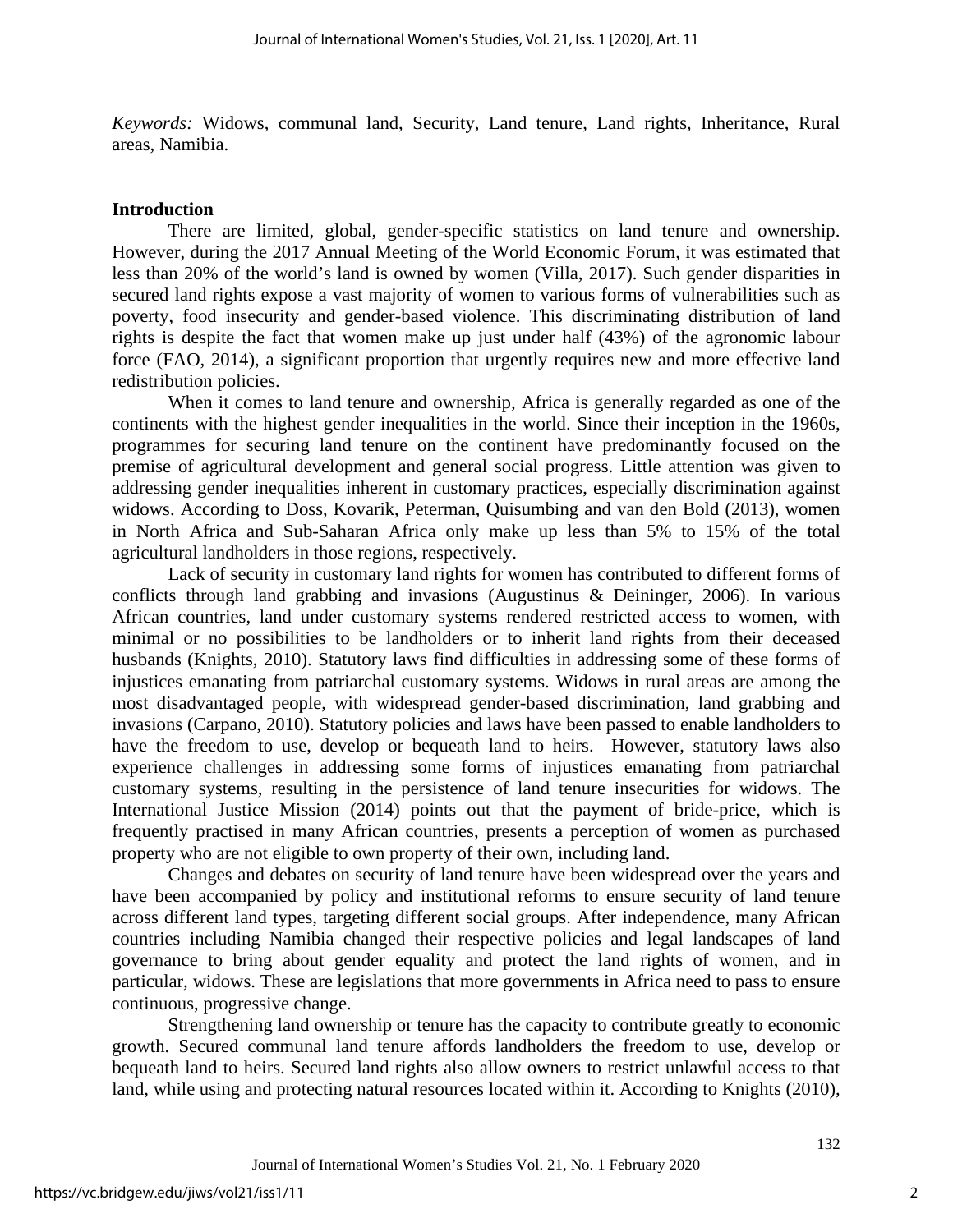legal systems for land rights are important for land governance in providing land security or regulation of its use thereof.

Many constitutions in African countries today provide modern, fundamental principles for women to have equal rights to land (Kameri-Mbote, 2006). Through effective laws, women could access land, register land rights and acquire land titles independently with no authorization from husbands or male relatives. However, in the customary settings, widows still lose access or rights to communal land. In some occasions, a woman is only allowed to remain on her matrimonial land and/or home until her husband's death; otherwise, only through (re)marriage to a family member of her deceased husband (Kameri-Mbote, 2006). It is further argued by Carpano (2010) that widows in rural areas are among the most disadvantaged as a result of discrimination based on traditional customs and practices.

In Sub-Saharan Africa, there are few published regional cases where progress has been made on equal distribution of land rights, based on gender and marital status. One of those few cases is Tanzania's current legislation that is noted to be an exception because it guarantees equal rights to acquire, hold, use and deal with land for both women and men. Even in communal land areas, a village council may not adopt discriminatory practices or attitudes towards women who have applied for a customary right of occupancy (Dancer, 2017). Such a system could be appropriate for Namibia, where communal areas are regulated by customary practices that generally still favour men as preferred land rights holders.

In pre-independent Namibia, women faced several land injustices (Werner, 2008). In general, women could only access land through their male affine. As such, they mainly had access to the use of land but were not allocated land rights. During the colonial times, husbands left their "homelands" for contract labour jobs in other locales, leaving the wives to farm and manage the land even though the land rights still remained with absentee husbands (Hishongwa, 1991). Some husbands never returned to their matrimonial lands, as they remarried and remained in urban areas while others died. After the death of their husbands, widows would be evicted from the lands they once accessed in matrimony. There were no laws to protect them against such injustices. It is a custom in several societies in Namibia for land to be taken over by the husband's male relatives, usually a nephew of those in matrilineal systems, who is appointed by the next of kin to take control and manage the assets left by the deceased. The surviving spouse and the children may have little to no rights to inherit such assets, even if the spouse and the deceased had acquired the land jointly. Female spouses are not regarded as members of the deceased's matrilineage, and their children are generally regarded as belonging to their mother's lineage and therefore lacking the right to inherit from their father's estate (Meijs & Kapitango, 2012).

However, policies and the legal landscape in independent Namibia have made it favourable for women's rights, including widows, to be protected (Werner, 2008). The protection of women, widows in particular, is provided for in the country's Constitution, as well as in policies and laws such as the National Gender Policy 2010-2020, the National Land Policy and the Communal Land Reform Act of 2002 (Act No. 05 of 2002). Before such policies and laws were enforced, injustices against women were perpetrated not only in terms of access to land and/or land rights but also in decision making processes and institutions. There were minimal representation and participation of women in decision-making institutions that control and regulate access to land. To this date, women's representation in traditional authorities, which are the primary institutions controlling access to land in communal areas, is very low. The Communal Land Reform Act of 2002 provides for a quota of four women out of an average of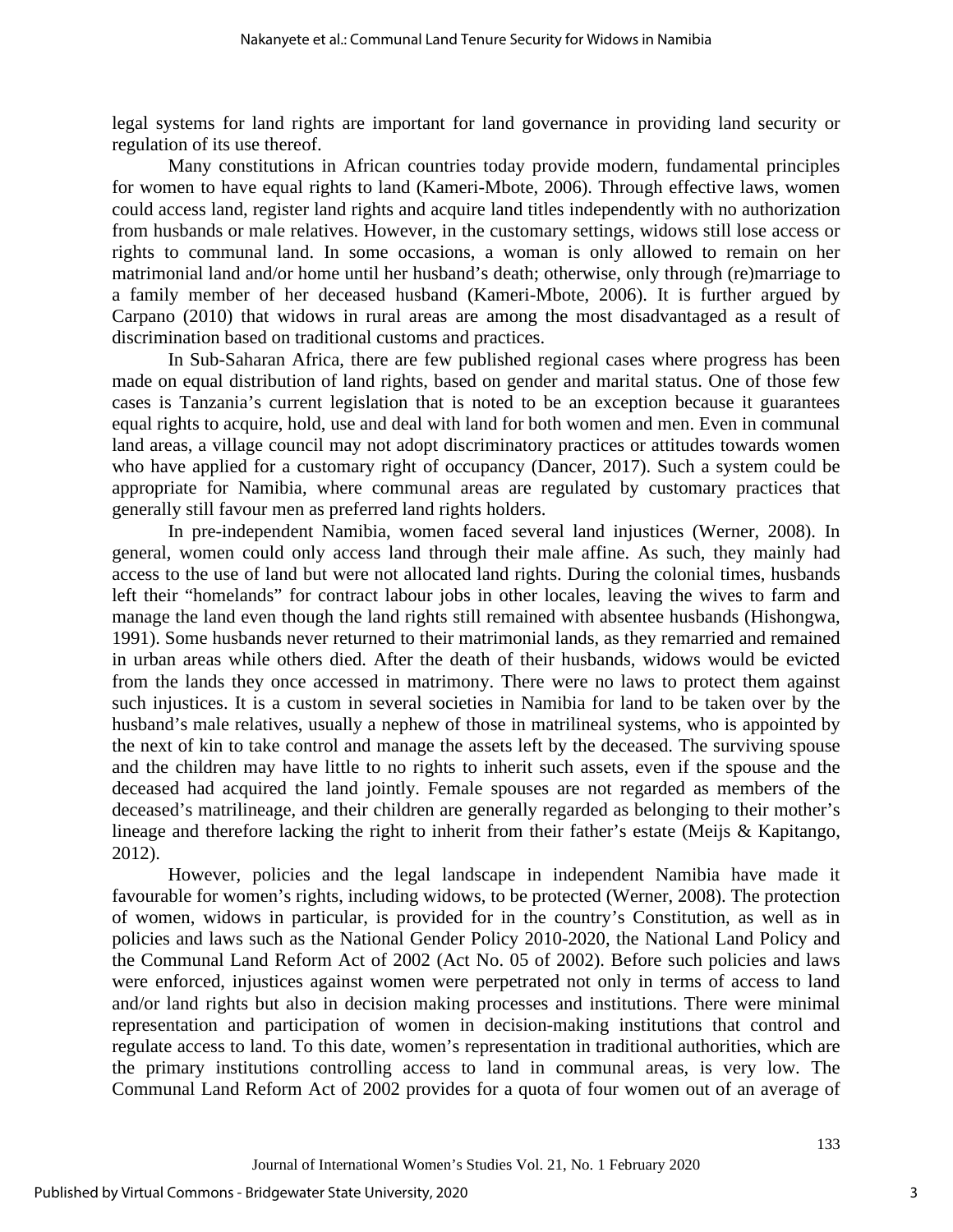12 members of the Communal Land Boards. Communal Land Boards are institutions established through the Communal Land Reform Act of 2002 to ratify land rights that are allocated by the traditional authorities (Republic of Namibia, 2002). Land rights that are allocated by the traditional authorities, but not subsequently ratified by these Communal Land Boards, do not have legal effect. The Communal Land Boards, therefore, give statutory recognition of land rights allocated in communal areas. This is an effort by the government to close the gender gap in such governance structures over land, and a platform to provide an efficient and fair decisionmaking position for women in policies and legal reform.

While it can be celebrated that Namibia has passed progressive laws that attempt to close gender gaps in decision-making and protect the rights of women in general, there are still some pockets of injustice against women, especially widows. Widows remain vulnerable to evictions and land grabbing at the expense of their deceased husbands' families. This study aimed to evaluate and analyse the current status of communal land tenure security for widows, based on current legislation and institutional reforms, in Eenhana Constituency of the Ohangwena Region, in Namibia.

#### **Description of the study area**

The study was carried out in Eenhana Constituency, Ohangwena Region in north-central Namibia (Figure 1). Eenhana Constituency is home to the town of Eenhana, the regional administrative capital of Ohangwena Region. As such, government agencies and service sector industries are concentrated in this town. The region is largely under the jurisdiction of the Oukwanyama Traditional Authority, with a few villages falling under the Ondonga Traditional Authority. Ohangwena Region is predominantly rural with more than 80% of the population living in rural areas (Namibia Statistics Agency, 2012). Being predominantly rural, the main land tenure regime is communal, where access to land is the responsibility of the Traditional Authorities. Traditional Authorities in Namibia function under the Traditional Authorities' Act of 2000, in addition to their own respective customary laws. They are also given the legal mandate as primary institutions responsible for land allocation in communal areas, by the Communal Land Reform Act of 2002. Traditional authorities are hierarchical institutions comprising of the supreme leaders locally called *ohamba* (pl.) in Oshikwanyama language or *omukwaniilwa* (pl.) in Oshindonga, under whose rule senior traditional councillors and village headmen are found. It is the village headmen that allocate land.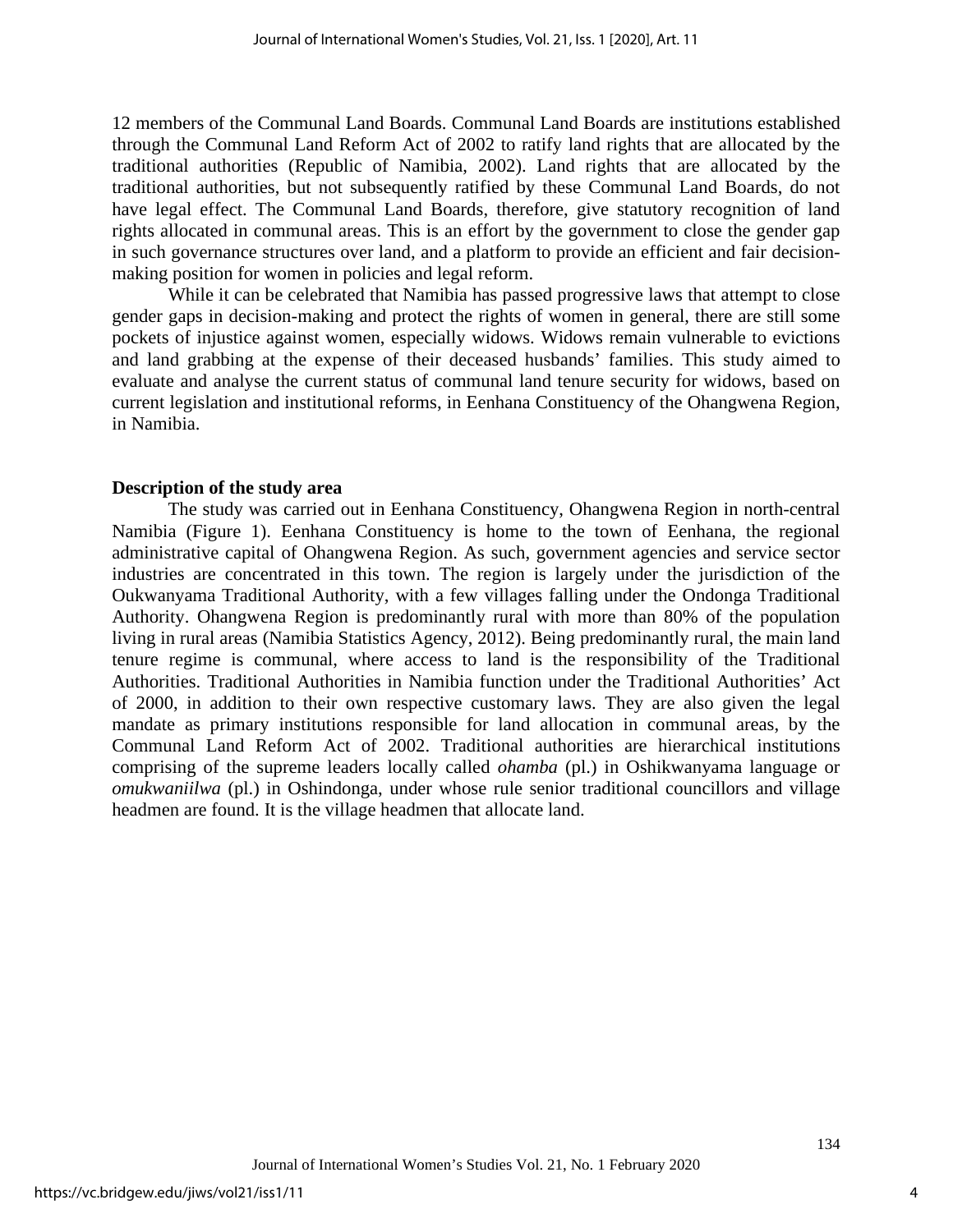

**Figure 1**: Location of the study area within Namibia

Like many other rural areas within Namibia, land is an important asset and is one of the main bases of households' livelihood. Ohangwena is one of two regions in Namibia with a large proportion of households (27 %) that are dependent on subsistence farming as the main basis of livelihoods (Mouton & Dirkx, 2014).

According to the Namibia Statistics Agency (2012), there were 21,089 people living in 4,203 households in Eenhana Constituency, of which 73.8% of households were in communal areas. 27% of these households indicated subsistence farming as the basis of their livelihoods, followed by wages and salaries that account for 29% (Namibia Statistics Agency, 2012). Furthermore, the Region was estimated to have 6,603 widows, of which 626 lived in Eenhana Constituency (Namibia Statistics Agency, 2012). The high proportion of land under communal land justifies the large percentage of households indicating subsistence farming activities and related income as their main source of income.

#### **Data collection methods**

#### *The mixed-methods approach*

The study followed a mixed-methods approach, which allows for the application of a parallel data collection process involving both quantitative and qualitative methods and integrating these different forms of data into the analysis (Creswell  $\&$  Clark 2011). As an advantage, the approach gives extensive and in-depth knowledge on the subject at hand through the integration of numeric tendencies from the quantitative techniques and the descriptive evidence from the qualitative methods (Creswell 2014). A mixed-method approach enables researchers to identify aspects more accurately by approaching them from different perspectives with context-specific approaches or instruments (Bryman 2006). As such, qualitative approaches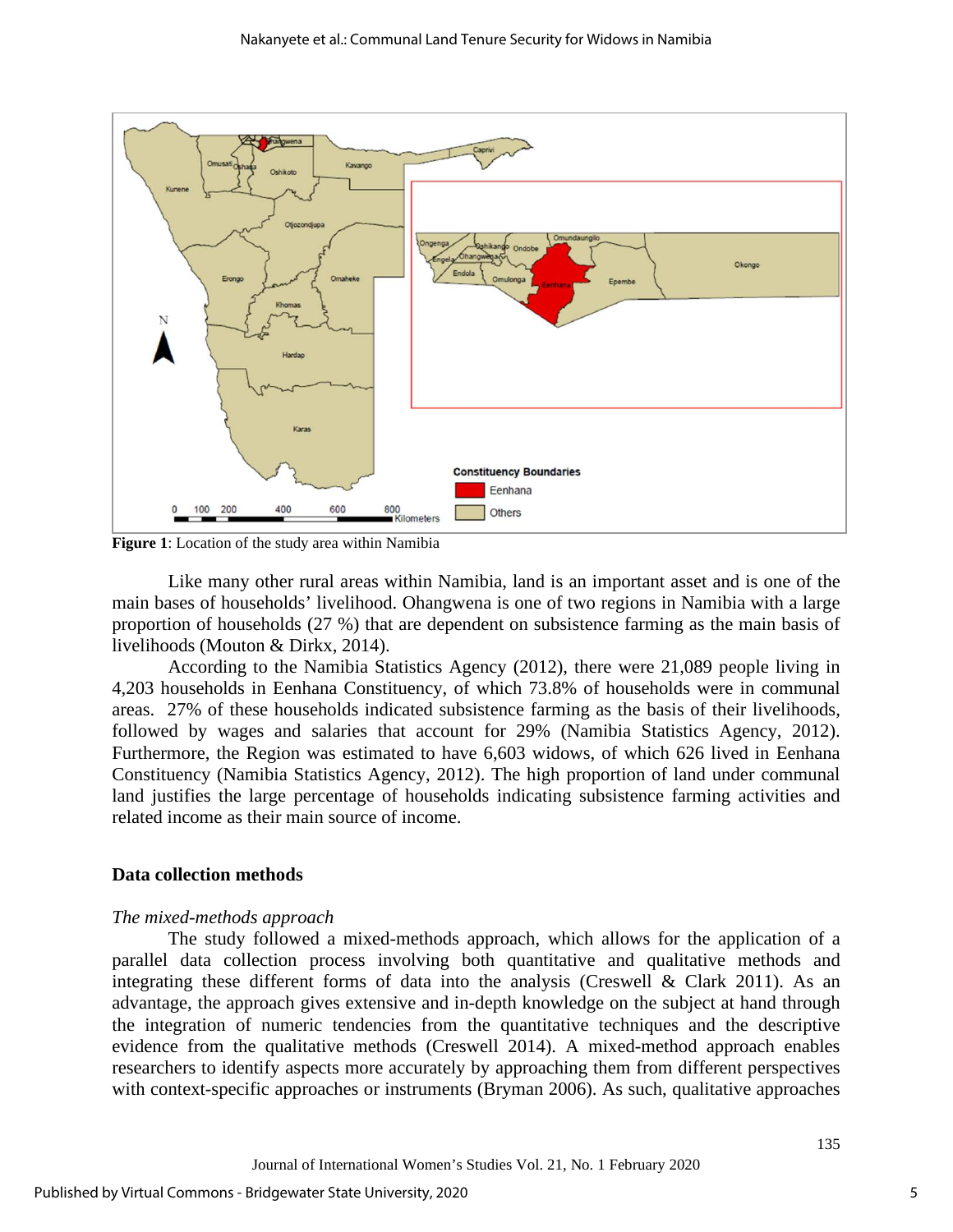maintained the acquisition of detailed effective information, while with quantitative approaches, statistical data was obtained for generalizable predictions of cause and effect. Methods used in this study included key informant interviews, focus group discussions (FGDs) and questionnaires. Since this study involved a vulnerable and difficult to reach the population of widows, various research techniques were triangulated to the desired and adequate information.

#### *Sampling*

The non-probability snowball sampling method was used for the selection of participants for interviews and survey, as interviews were primarily conducted with widows who had not registered their land rights with the relevant authorities such as the Ohangwena Communal Land Board in Eenhana. This technique was chosen for its convenience in facilitating the tracing of hard-to-reach populations like the unregistered widows as most of them could only be located through references from other widows. Two widows who were randomly identified and initially interviewed were asked to help locate other widows they knew in their villages or constituency. This sampling technique was used for both the key-informant interviews and questionnaire survey.

The same snowball sampling technique was also employed to generate a chain referral for respondents, due to the fact that the targeted sub-group of the population was sporadically distributed across the constituency. Although this sampling technique is primarily common to qualitative research design, its use in quantitative methods such as questionnaire surveys for concealed populations becomes relevant above probability random sampling procedures (Frank & Snijders, 1994). The significance and rationale for applying snowball technique was to establish a sample diversity of the widows which can be termed "a difficult-to-reach or hidden population" (Valerio et al., 2016; Kirchherr & Charles, 2018). Snowball technique normally takes advantage of well-known social networks of the targeted group (Valerio et al., 2016). Samples from hidden populations using snowball sampling technique are generally smaller, which is a limitation of the technique but should not disqualify the use of quantification of these hard-to-reach populations (Kirchherr & Charles, 2018).

#### *Data collection procedures*

Qualitative data collection methods were key-informant interviews and FGDs, which documented a variety of experience-based perspectives based on actual dynamics, probing for an in-depth comprehension of issues of land tenure security for widows. This also allowed for the construction of abstractions, concepts and hypotheses from details collected (Creswell, 2013). Key-informant interviews allowed for in-depth individual views of the widows, while group discussions provided a platform for the widows to share their experiences including similarities and differences. A sample of 15 widows was interviewed in the study area. Representatives from both the Ohangwena Communal Land Board, Ministry of Land Reform and the local level members of the traditional authorities of Ondonga and Oukwanyama were also interviewed as key informants. They were selected as key informants primarily because their functions are at the core of communal land allocation and administration in Namibia. They provided an opportunity for the study to document the views of government and traditional leadership on land security issues related to widows.

Furthermore, two focus group discussions involving 15 participants each were conducted. One of the groups comprised exclusively of widows. Given that this study was particularly gender-sensitive and involved a vulnerable group in the community, such a platform was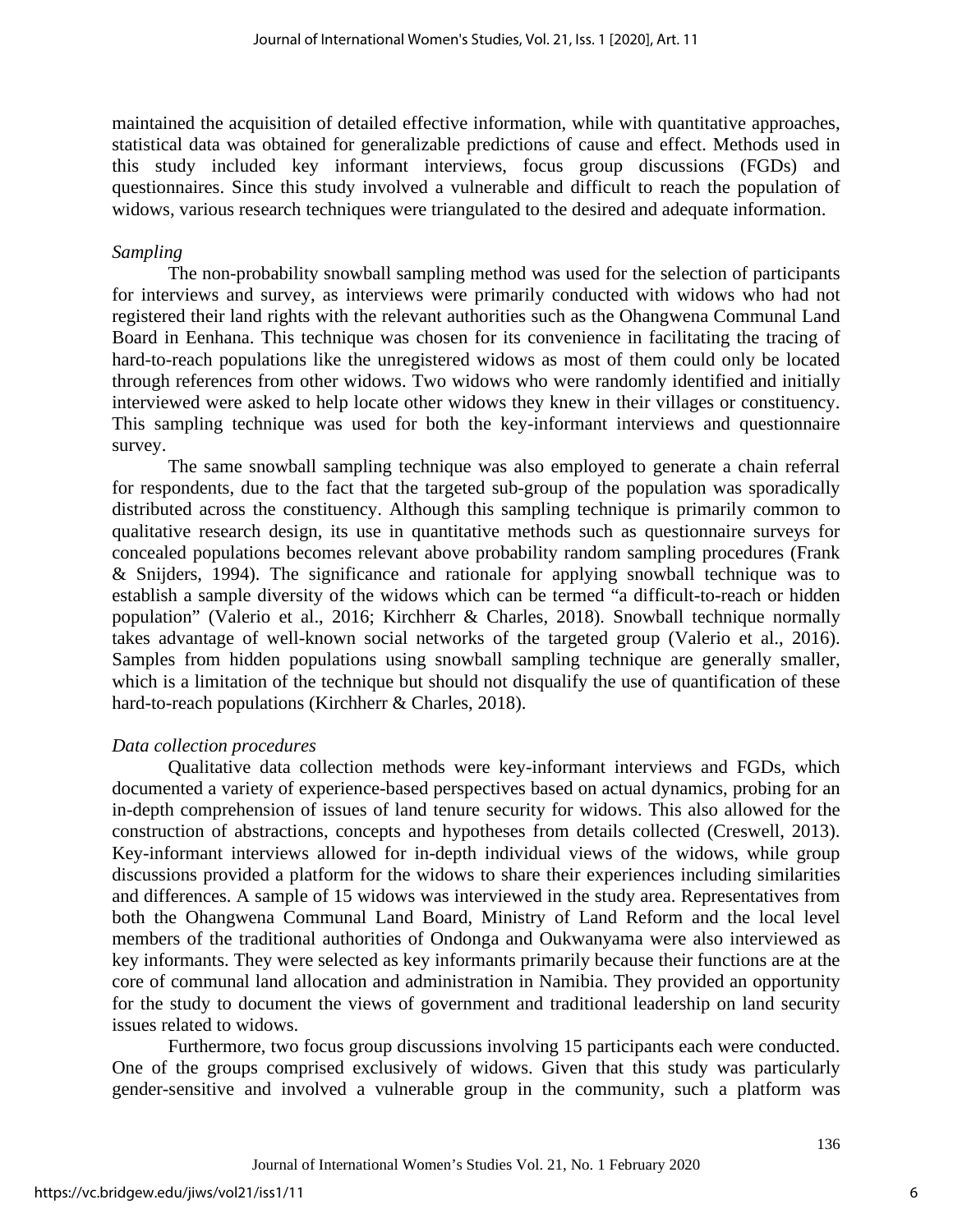essential to enable the widows to participate as freely and confidentially as possible. The other group was mixed comprising of widows and widowers. The purpose of the mixed groups was to allow interacting discussions among the two involved parties, in terms of land tenure security upon losing their partners. Participants in these group discussions were selected from diverse backgrounds to encourage multi-dimensional interactions among members and therefore provide diverse information. Unlike interviews, where only widows without land rights certificates were interviewed, focus group discussions comprised of both widows and widowers with or without certificates. The focus groups were prepared such that those who had certificates shared their success stories, while those who had no certificates shared their challenges registering for land rights.

In addition to interviews and discussions, questionnaires were deployed to determine a proportion of the widows' demographic data, elicit their predetermined viewpoints, and to obtain quantifiable information (Welman, Kruger & Mitchell, 2005). A sample of thirty-five (35) widows within Eenhana Constituency was therefore identified for the questionnaire survey, which consisted of both open-ended and closed-ended questions. The semi-structured questionnaires were conducted face-to-face. The small sample was due to the limited and sparse nature of the population, which led to difficulties in locating widows for interviews. This was also the main reason for employing a non-probability snowball sampling method, especially considering that some widows were not registered with relevant authorities.

## **Findings**

## *Social status aspects*

Of the total 35 widows who participated in a survey as respondents, only eight were aged between 35 and 55, the rest (26) were above the age of 56. This means that the majority were senior citizens with limited to no available avenues of waged-employment. This is corroborated by the results which reveal a 94% rate of unemployment among the respondents. Unemployment is a serious social problem in Namibia, with a recent national report estimating the total unemployment rate at 34% of the national population (Namibia Statistics Agency, 2018). The Ohangwena Region, where this study was undertaken, has one of the highest unemployment rates. The unemployed widows indicated farming and selling pearl millet (*Omahangu*) as a source of sustenance. This means that land remains important as one of the bases of their livelihoods in addition to remittances, social protection grants, and income from small retail businesses. Widows above the age of 60 indicated receiving a monthly old-age social grant of N\$ 1100 from the government (equivalent to US\$ 79.41).

Although unemployed, widows in the study area were found to be highly involved in voluntary community initiatives such as HIV/AIDS women support groups, school-based initiatives and church activities as committee members. No allowance was given for this volunteer work, so the widows were simply doing these jobs for the well-being of their communities. While such activities had no monetary returns for the women, they remain significant societal roles to various women.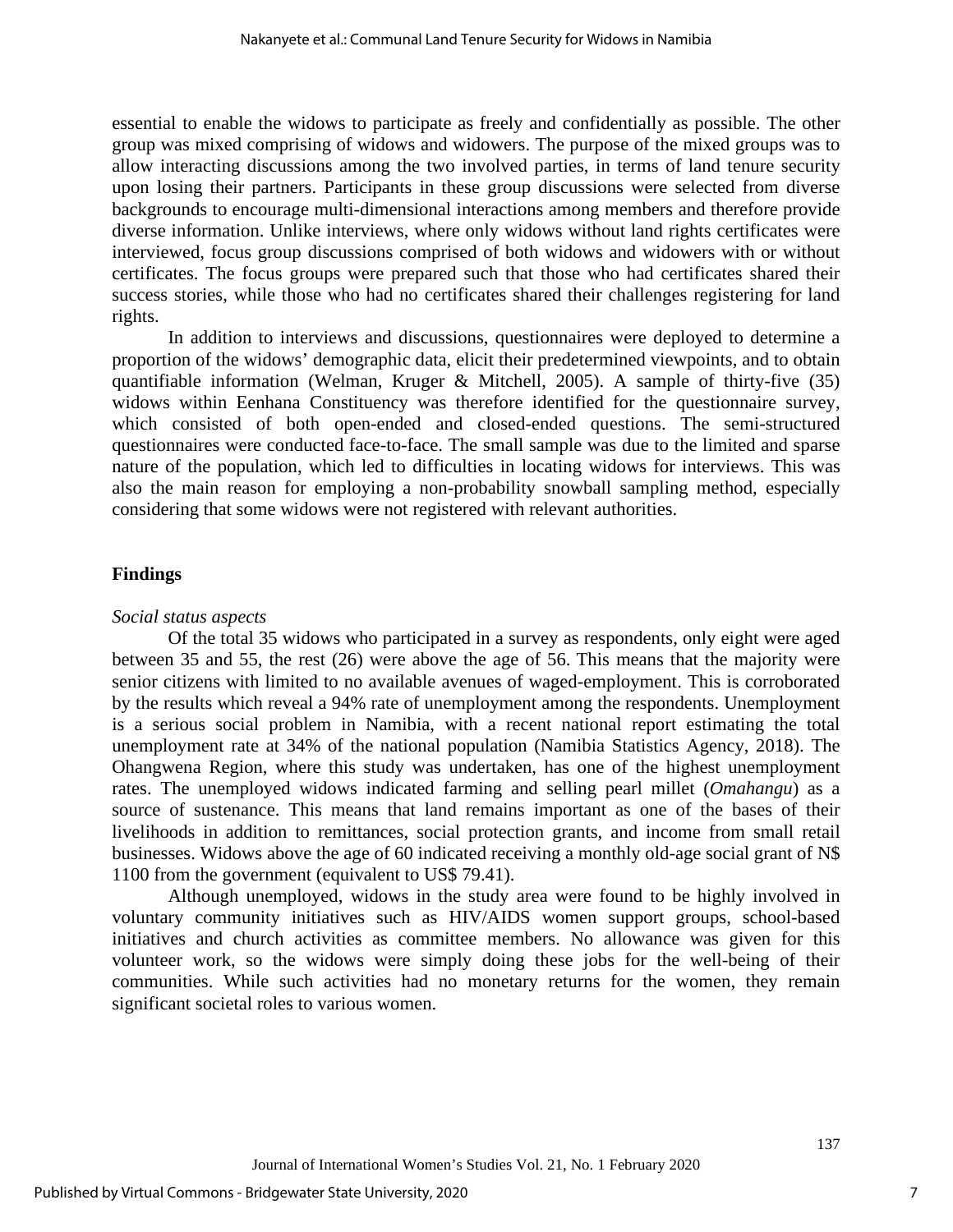## *Land inheritance, eviction and division*

The survey results revealed that the majority (83%) - had not been evicted from the respective lands they occupied with their late husbands. The high proportion of widows remaining on their matrimonial land and home is a significant reflection of the improved protection of widows' land rights in post-independent Namibia. It also reflects the fact that statutory laws like the National Land Policy, the Communal Land Reform Act of 2002 and Namibia's overall move towards greater gender equality is yielding positive results. However, a sign of vulnerability to eviction from matrimonial land, as well as the occurrences of it, were shown by six respondents who reported to have lost occupation of such land after the death of their husbands. Among these six widows: four moved from the villages of their matrimonial land to other villages but remained within Eenhana Constituency. The other two moved to two separate constituencies. Our interest here is the experiences of these remaining pockets of injustices against widows, which may be subsumed and therefore underplayed as a result of the above positive statistical findings. The interview extract in Box 1 below is an example of how a widow was evicted from the land she once shared with her husband:

*"On 17 December 2014, my husband died in my hands while on our way to the hospital. After his passing, they came with machetes ready to fight and remove me from the land. They took our marriage certificate claiming that they needed it to go and register his death for a certificate the same day he died. The most painful thing is that they refused to even provide me with a copy of the death certificate. It was really tough during that period after his death. I got evicted from the land by his relatives and the headman was in support of my in-laws. It was very bad. Every time I go to the headman, he just keeps on sending me back without listening to my problem."*

**Box 1**: Unremorseful eviction of a widow from her matrimonial land by relatives of her deceased husband

Another widow narrated how not bearing children in the marriage was used as a reason for her eviction:

*"…if the widow didn't have children with the deceased, it's a very big problem. In my case, I didn't have any children with my husband, and his relatives believed I was the one who could not have children even though I had children before I married him. They felt that I did not have the right to inherit the land because I did not bear a child into our matrimony…."*

**Box 2**: Widow evicted for not bearing children with husband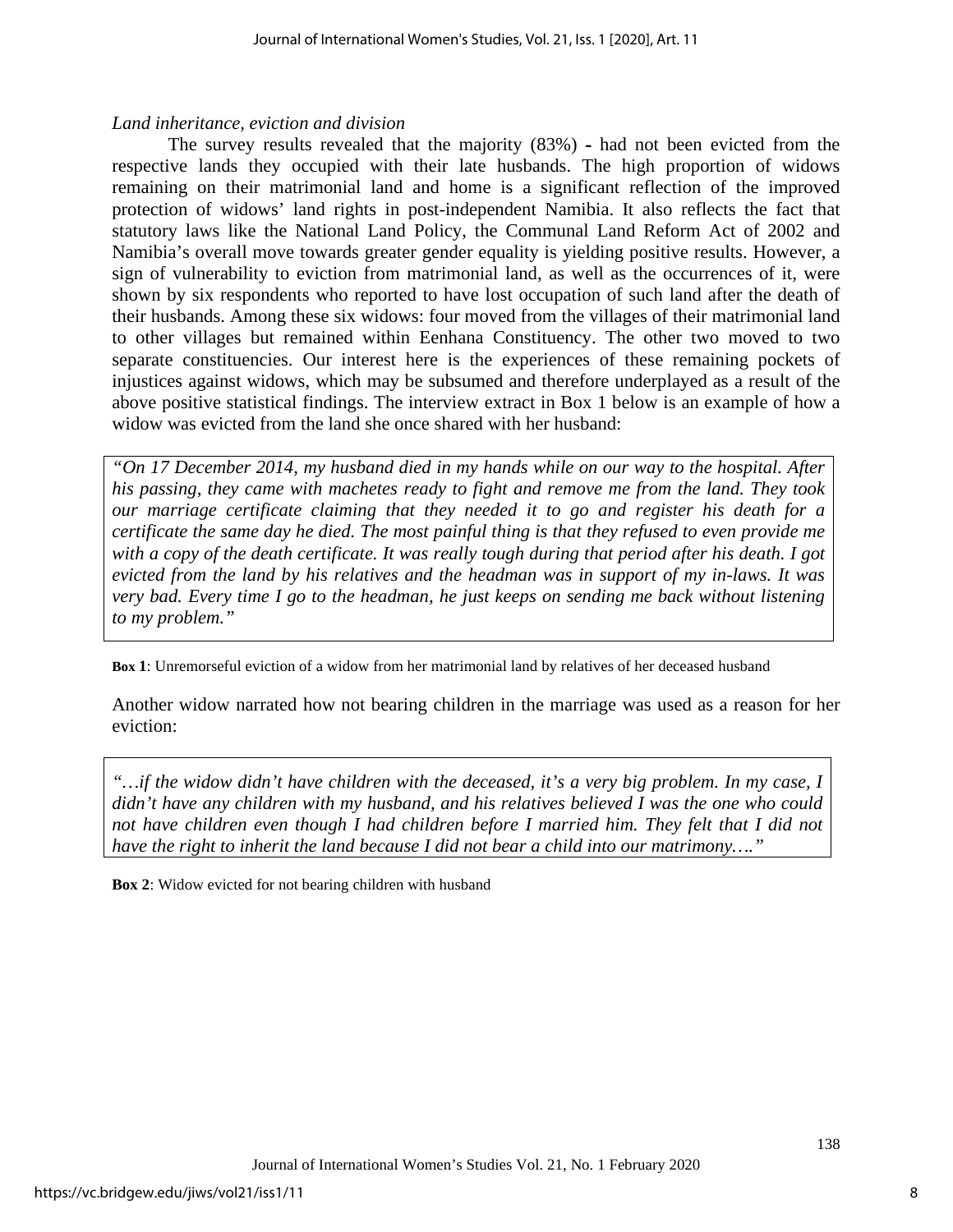Eviction of widows was not just done physically. In one case, a widow was allowed to remain in the matrimonial homestead, but land tenure rights were given to and registered under a different person's name; a male member of her late husband, as shown in the excerpt below. *"My husband and I settled somewhere else in 1969 before we moved here 10 years later to look for better land. A few years later, he got a second wife and made her 'okaumbo' (a little house) on our land. The two had a son. Before he passed away, he went to the headman to request that his land be registered in the name of his son who does not even live here. I am allowed to live here in my homestead, but the land is not under my name. I do not know what will happen to my grandchildren when I am gone."* 

**Box 3**: Lost land rights coupled with concurrent retention of the homestead

Furthermore, the study established that close to a third of the widows that participated in the survey had their matrimonial land divided upon the passing of their husbands. In most of the cases, widows were allocated the smallest parcels of the newly divided land. The individuals living on the bigger parcels were usually the deceased's relatives. The excerpt below (Box 4**)** narrates how a widow's matrimonial land was about to be sub-divided to accommodate her late husband's relatives until a headwoman intervened. This reflects variances in the legal understanding, and inclination towards the protection of legal rights of widows, within members of different Traditional Authorities. A further extrapolation is that women as traditional leaders may be more empathetic and politically empowered to protect widows from unlawful land evictions.

*"…. one of my husband's relatives came to our house. He found me busy selling fat-cakes, with my friend who was also a widow… She had also been evicted from the land by the relatives of this same man. He came with his son, angrily claiming that the land where I was living on was not my mother's land and that it belonged to his mother. He then informed me that the field must be divided. I refused to agree to his command and told him the field was already too small to be divided. He then started insulting me and calling me all sorts of names… then we went to the headwoman. As a solution, the headwoman made it clear that she was never going to accept payment for the land because if she does, she would have violated my rights as a widow as well as the laws that protect widows".*

**Box 4**: Calling for sub-division of land by the husband's surviving relatives

The above excerpt highlights the remaining gaps in addressing traditional inheritance issues. Even where the relevant statutory laws are protective of widows' rights to land, their implementation is hindered by customary law practices, socialization, and the generally weak economic capacity of many women in the country. Eviction from land of widows created situations of vulnerability as widows try to search for available land elsewhere, which can be difficult to obtain. Widows interviewed complained of diminishing land availability while traditional authorities complained of limited land for allocation. Land evictions mean the widows are left destitute and/or left to seek refuge in the land of extended family members.

*Payment of "ombadu yekaya"*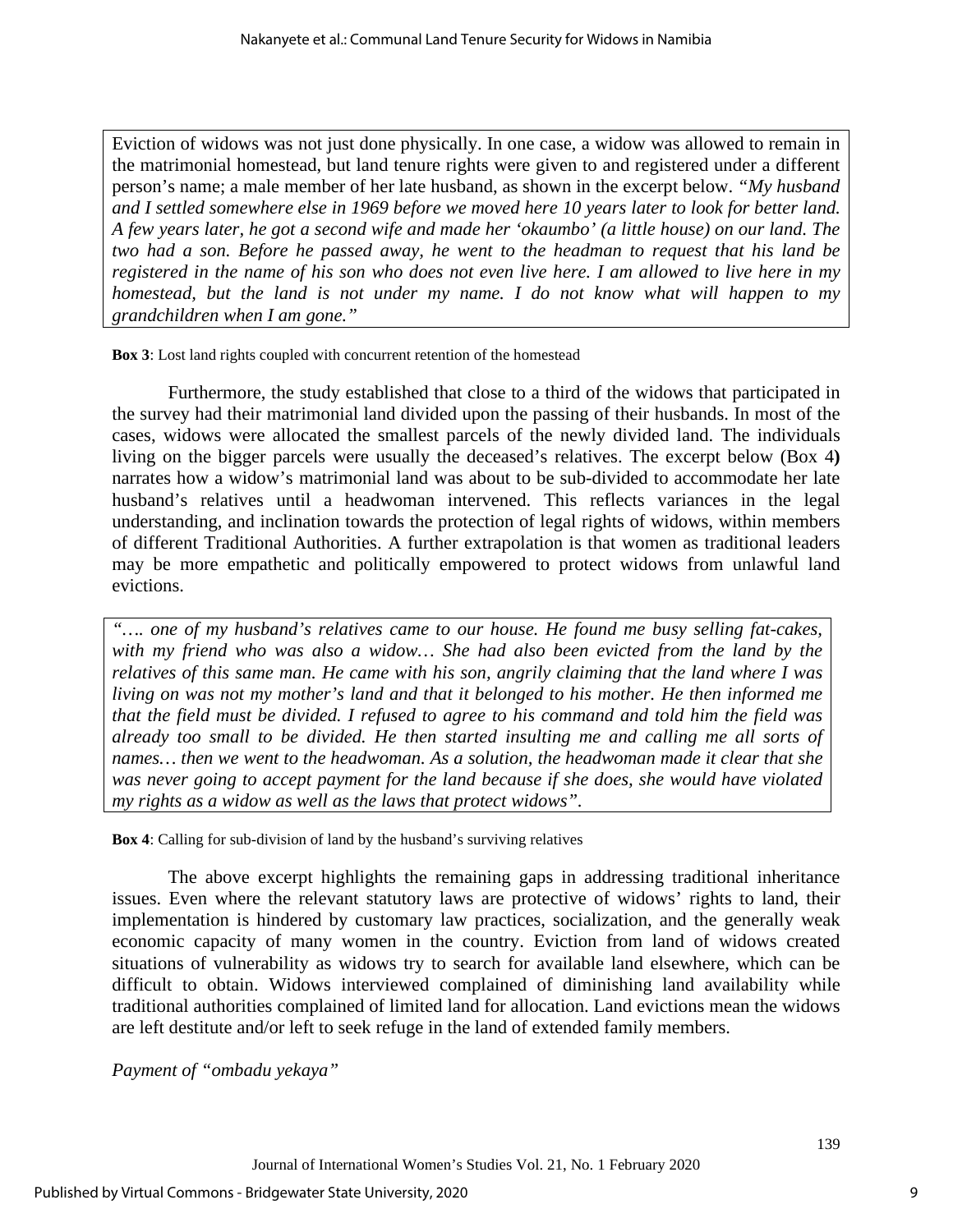"*Ombadu yekaya*" is a term derived from the traditional custom of the Ovakwanyama people. It represents a token of appreciation to the traditional authority for allocated land. Currently, access to land in communal areas is not paid for; however, it is custom for landholders to give *ombadu yekaya.* "*This custom came about during the contract labour system during the colonial era, where people who obtained jobs would present tobacco or snuff to the traditional authority, local leaders or parents as appreciation*", says one key informant from Oukwamyama Traditional Authority. Over the years, this custom has been instituted within customary regulations and enforced by the traditional authorities. Based on the survey findings of this study, the majority (60%) of widows reported that they did not pay any fees to the headmen to remain on their matrimonial land. However, 40% of the respondents indicated that they paid money in respect of *"ombadu yekaya".* The indicated amounts paid ranged between N\$50 and N\$600, with the majority indicating the exact amount they paid as N\$600. Although the practice was initially voluntary, some widows now do it out of fear of losing their land. Some of the widows were of the impression that the payment to the traditional authorities to get the certificate was required by statutory law, as narrated by a widow in Box 5 below:

*"…I think the headwoman did register it under my name because it's my name that is always called since then whenever there is something that has to do with this land; but I don't have the land certificate because I cannot afford to pay for it."*

**Box 5**: Limited knowledge of the land registration process after the death of a spouse

## *Perceptions of respondents on security of land tenure*

Security of land tenure and the attendant disputes for widows after the death of their husbands are both handled differently by the Traditional Authorities. The interviews with widows revealed that 40% of the respondents believed that traditional authorities apply more traditional norms when dealing with disputes, while 52% of them felt that traditional authorities did not necessarily use the traditional point of view to resolve the disputes, rather choosing to apply state laws (Figure 2). The rest of the respondents (8%) were indifferent regarding how such disputes were handled. While there have been advances in securing widows' land rights, the implementation of such laws remains challenged and hindered by traditional norms and practices.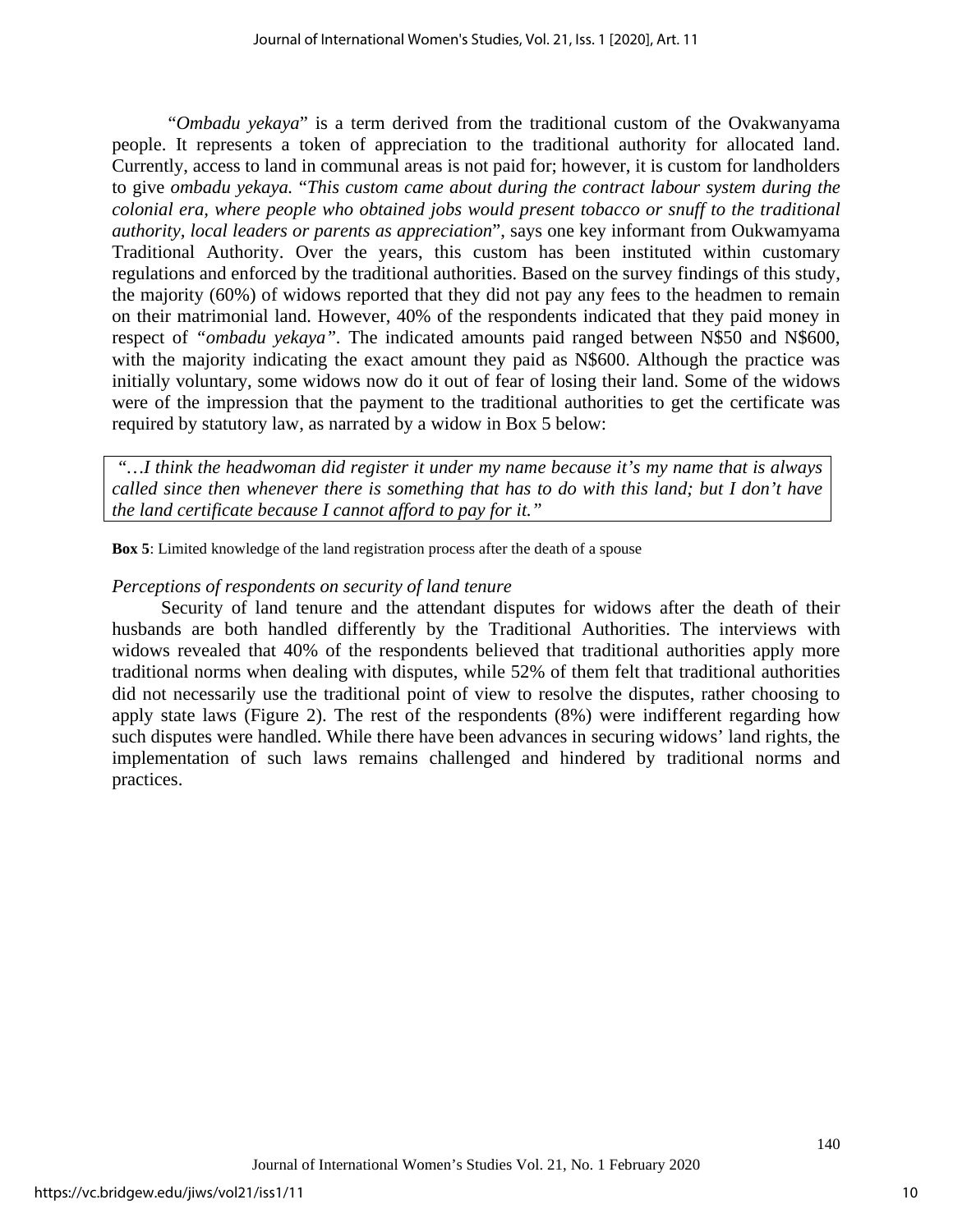

**Figure 2**: Perceptions of widows on whether or not Traditional Authorities apply customary laws during communal land disputes

Respondents further listed three main factors that contributed to communal land insecurity for widows upon the passing of their husbands. These included the wealth of the husbands, polygamous traditional marriages/relationships, and occupation of long generationheld family land. Wealth was identified by fourteen (14) widows as a cause of disputes due to relatives competing for equal rights with the widow to inherit from deceased estates. Although polygamous marriages are not legally approved in Namibia, these marriages occur customarily and are recognised by various Traditional Authorities (Ovis, 2005). Secondly, ten (10) respondents indicated that polygamous marriages contributed to disputes and land insecurities after the passing of the husband. 29% of these widows agreed that losing a husband within a polygamous marriage brings about several complications for women because the widows are then expected to share the land, financial resources and other assets. A male representative of the Oukwanyama Traditional Authority contributed to the group discussion as follows (Box 6):

*"There are men in our communities who have more than four traditional wives. In that case, the traditional authority would choose the older woman as the rightfully married one. If the husband passes on, the other three would then be chased away from the land, because they don't have marriage certificates. Even in the case where the husband had assets, these three widows would not get any share. The reference letters from the traditional authorities do not really give power to widows. Statutory laws and traditional customs contradict one another; they do not always protect everyone's land rights."*

**Box 6**: Example of how Traditional Authorities deal with widows from polygamous marriages

Lastly, it was perceived by 31% of the respondents that land disputes with widows are as a result of men not officially registering the land that was allocated to them from family acreage – in other words, land that has been held by the family from one generation to the next. It emerged from the group discussions that it is a common custom in northern Namibia for fathers to allocate a portion of land to their sons. Although the Communal Land Reform Act of 2002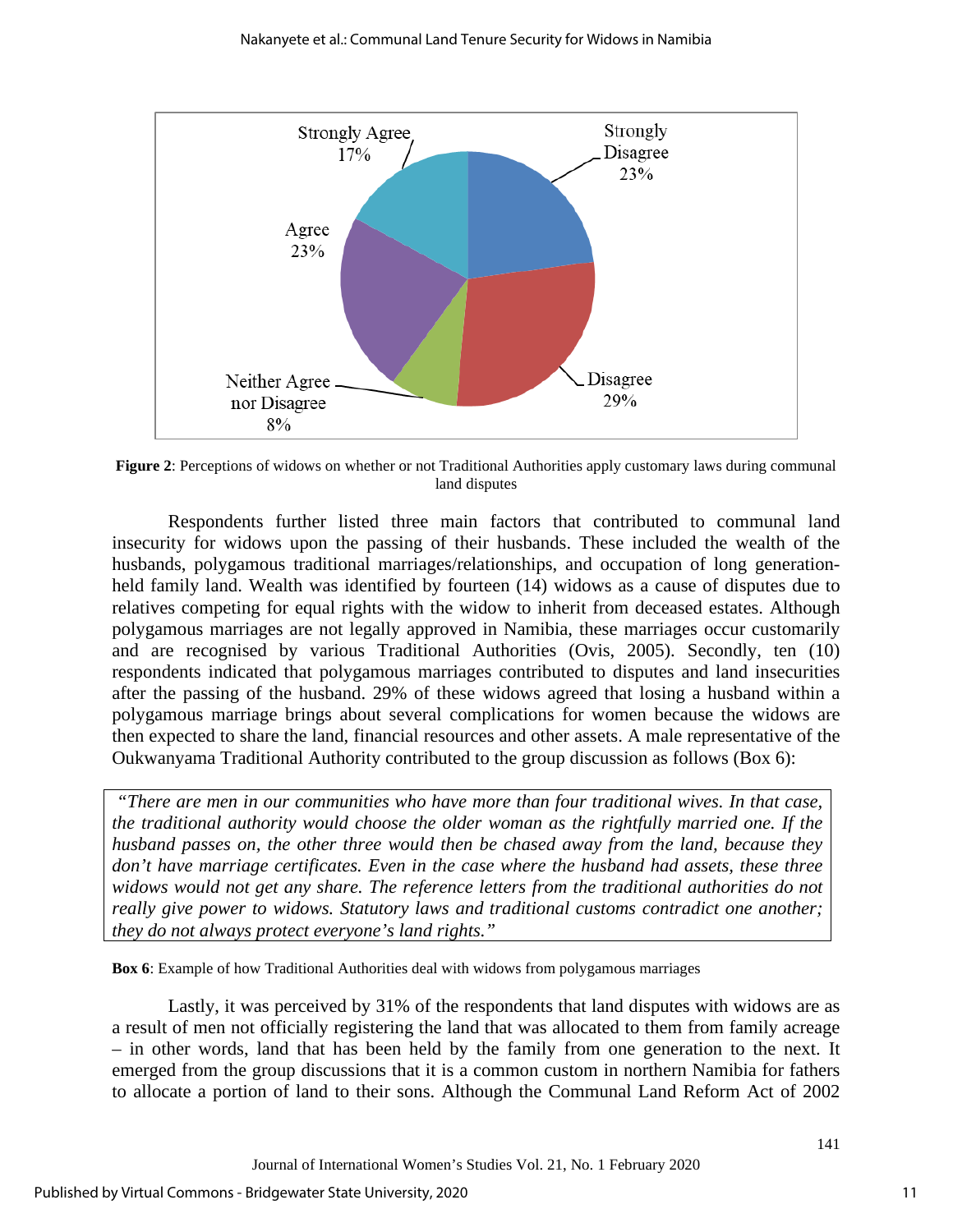made provision for the registration of such portions, people had a tendency of delaying this registration process. It was indicated in the group discussions that some widows who stayed with their husbands on unregistered or inherited family land were evicted.

## *The Role of Traditional Authorities, Ministry of Land Reform and Communal Land Boards*

During key informant interviews with the Ministry of Land Reform, the Oukwanyama and Ondonga traditional authorities, it was shared that the changing of roles in land administration between the traditional authorities, the Communal Land Boards and the Ministry of Land Reform had weakened the traditional authorities' ability to handle land-related disputes. Traditional authorities in some cases were expected to solve land-related disputes before they went to Communal Land Boards, but in many cases where people obtained their land right certificates, it became difficult for the respective traditional authorities to intervene. The discussions emphasized the order in the regulations of the Act when dealing with land disputes, which assist the traditional authorities to work together with the Communal Land Boards and the Ministry of Land Reform. In Box 7 below, a representative of the Ondonga Traditional Authority poses a question:

*"What does a certificate really represent? I am asking because nowadays, it is all that matters for one to claim their land rights. When we start questioning some irregularities, one basically claims "this is my land right proof", and that is it. Currently, there is a significant difference between how we used to deal with matters traditionally and how we are expected to deal with them along with the government today."*

**Box 7**: The importance of land tenure certificates in communal areas.

As much as the traditional authorities had been actively involved in resolving disputes to secure land rights for widows, especially in the case where extended family members of the deceased attempted to evict a widow, some traditional authorities still faced difficulties in resolving such land disputes. Communal Land Reform Act stipulates that communal land belongs to the state, but the right to divide and allocate land to people in the communities under its governance is under the functional jurisdiction of the traditional authorities. The representatives of the traditional authorities emphasized that the role of traditional authority is to protect its people. They also indicated that the Communal Land Reform Act is relatively new as it was only passed in 2002 and requires the application of modern societal concepts. A land rights offender at State level may not be considered the same from the perspective of customary law, due to traditional practices such as polygamous marriages. People were advised to seek professional legal representation; however, the view from the group discussions indicated a distinct lack of fairness in that avenue (Box 8):

*"The legal way of dealing with disputes does not provide fairness, even when Section 28, Subsection 14 clearly clarifies the inheritance procedures of land rights. Lawyers just say things that they did not even see, but the traditional way is fair because there are witnesses to what happens in our community".*

**Box 8**: Respondents' perceptions of lawyers involved in land disputes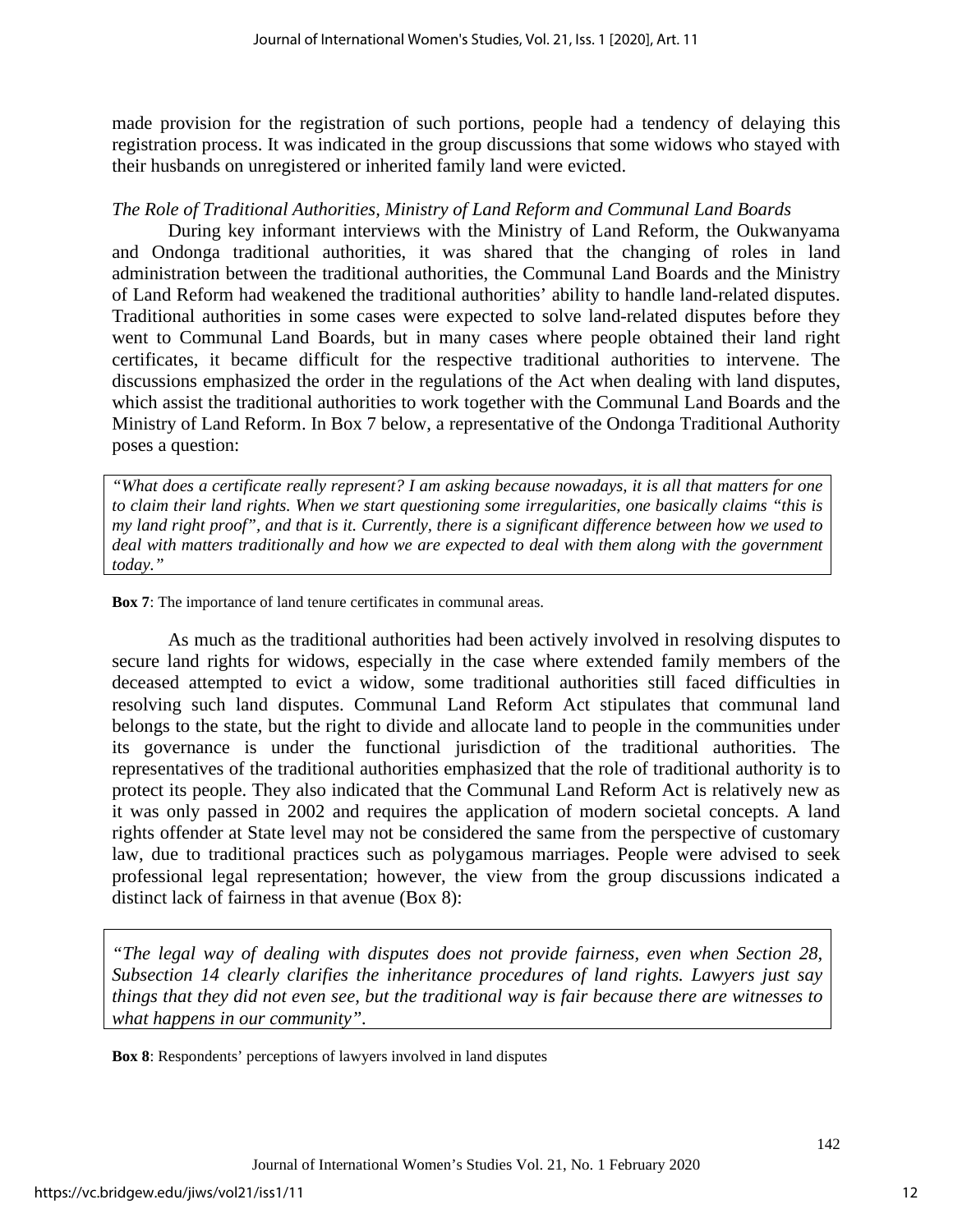It was further commented by both widows and leaders that the Communal Land Reform Act was very clear; however, it was likely to take many years for the traditional authorities to fully understand and incorporate its requirements into local customs. The Oukwanyama Traditional Authority, in particular, had been without *ohamba (*a king or queen) for a very long time, and people had been doing whatever they pleased. It was said by FGD participants that even with the coronation of the current *ohamba* (Queen), traditional customs were still not being properly followed because traditional leaders in different places applied what suited them. Such a leadership crisis and uncertainties could contribute to land insecurity and vulnerability among widows, which might exacerbate poverty among women in the Ohangwena region. Traditional authorities do not always have the power to regulate land grabbing and the eviction of widows from matrimonial lands. This often left a number of widows and their children destitute and without shelter, as expressed by the widows' excerpts in section 4.2 of this paper.

The marital status of a woman hugely influences her control and access to land for most rural areas. Widows face widespread discrimination with regard to land rights upon the deaths of their husbands. In some countries including Namibia (Chifamba, 2012; Hannay, 2014; Werner, 2008), in-laws forcefully evict widows. Gender-based violence and discrimination are generally common in numerous African cultures. Despite improved widows' land rights by common law, widows' rights to control and inherit land are still often delayed. One of the senior widows had this to say:

*"The government should get involved in such disputes because people would only have fear*  for the government; they are not scared of us. Both the government and the traditional *authorities should therefore work hand-in-hand to fully protect our rights.*

**Box 9**: Suggested collaboration between Traditional Authorities and the government.

## **Discussion**

The aim of this study was to evaluate the current status of communal land tenure security for widows in Eenhana Constituency of Ohangwena region. The results revealed that even though communal land is currently regulated by statutory laws, some widows continued to lose their land rights while others were challenged with securing their land rights upon the death of their husbands. This is supported by Kafumbe (2010) who indicated that even where the relevant statutory laws are protective of widows' rights to land, their implementation is hindered by customary law practices, socialization, and the generally weak economic capacity of many women in the country.

It is clearly stated by the Communal Land Reform Act of 2002 that women should have equal rights in applying for customary land rights as men. Additionally, the Act's intention is to protect the surviving spouse of a deceased holder of customary land rights by re-allocating such rights under her or him. However, the results obtained from this study indicated that some widows in Eenhana Constituency lost their land rights through evictions, while other widows who could remain on the land had to allow the division of the said land and/or present a payment of "*ombadu yekaya*" to acquire the land rights. Land disputes and "*ombadu yekaya*" offerings were usually made only a few days or weeks after the death of the land rights holder, putting widows under immense pressure and stress. Recently reformed laws do not always make provision for traditional norms that are prominent in customary land practices. Widow abuse is still visible across ethnic groups, income, class and education (United Nations, 2001). Parallels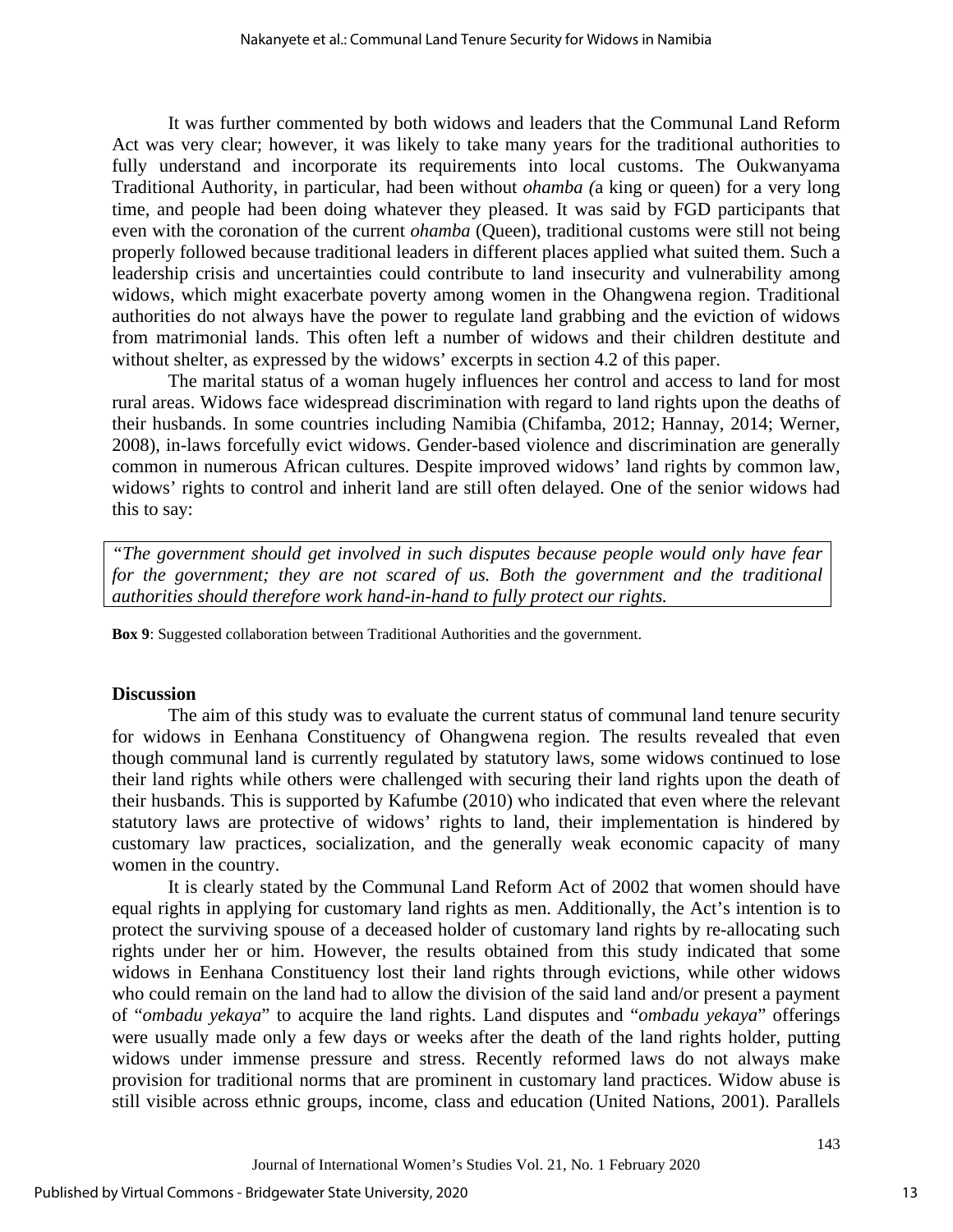are drawn in other countries like Zimbabwe, where Chifamba (2013) explains that widows become victims of patriarchal traditions when in-laws evict them out of their matrimonial homes. Many who remain on such land do so at the goodwill of their in-laws or traditional leaders.

Despite the improvement of widows' land rights by statutory laws, their rights to secure land tenure is sometimes hindered through customary practices that are often not recognised or accounted for by these laws. Practices such as polygamy bring conflict among widows, in the form of disputes about who should inherit the land in cases where the deceased husband had more than one wife, and specifically when one widow was married legally and the other(s) customarily. Although polygamous marriages are not legally approved in Namibia, instances of such marriages have been reported in Eenhana Constituency and are actually recognised by some traditional authorities. Le Beau (2005) reported that about 12.5% of women in Namibia acknowledge their husbands to have more than one wife, which can be a source of post-funeral conflict. Research findings revealed cases where legally-married wives had become separated from their husbands without a legal divorce, only to return and claim the land after the husband's passing, leaving the second widow disenfranchised. The laws often ruled in favour of these "legal" widows since they had a legally recognized marriage certificate. On the other hand, this meant that traditional authorities would be less likely to make decisions based on common law and would likely rule in favour of traditionally married wives if land rights authority was reversed. The Communal Land Reform Act of 2002 does not specifically indicate what should happen in cases where a husband had more than one wife. This is, however, one of the most difficult disputes that the surveyed traditional authorities indicated dealing with.

## **Conclusion**

In conclusion, marital status continues to be a significant determinant of communal land access for women in Eenhana Constituency of Ohangwena Region. Widows do not automatically inherit land rights of the land that they lived on with their deceased husbands. Land tenure security for widows generally depends on the type of relationship widows have with maternal relatives of their late husbands. Matrimonial land access and tenure through husbands' parents or other maternal relatives possess a significant chance of a widow being evicted or threatened to be evicted upon losing her partner. Meanwhile, even in instances where land is acquired jointly by spouses, customary beliefs of land right and control to be male-led, puts women in vulnerable positions after their husbands have died.

In this study, various other factors that determine secured land rights widows', were revealed, namely: wealth, polygamous marriages/relationships, and discrepancies in the registration of inherited family land. Current practices on land tenure and rights of land remain significantly influenced by customary norms that community members still conform to. Some interlocutors were of the view that the eviction of widows from customary land cannot be simply defined as theft or discrimination against widows, due to complexities involving multiple of actors on household, family and traditional authority levels. Traditional authorities or the Communal Land Boards have limited power to control land eviction of widows. Similarly, the provisions of Communal Land Reform Act have not yet been fully applied to uproot these injustices. Meanwhile, complexities at household and family level, of widows' evictions are explained within the context of long-generation held family lands. More research is needed to unpack these complexities specifically to include the voice of the perpetrators of evictions.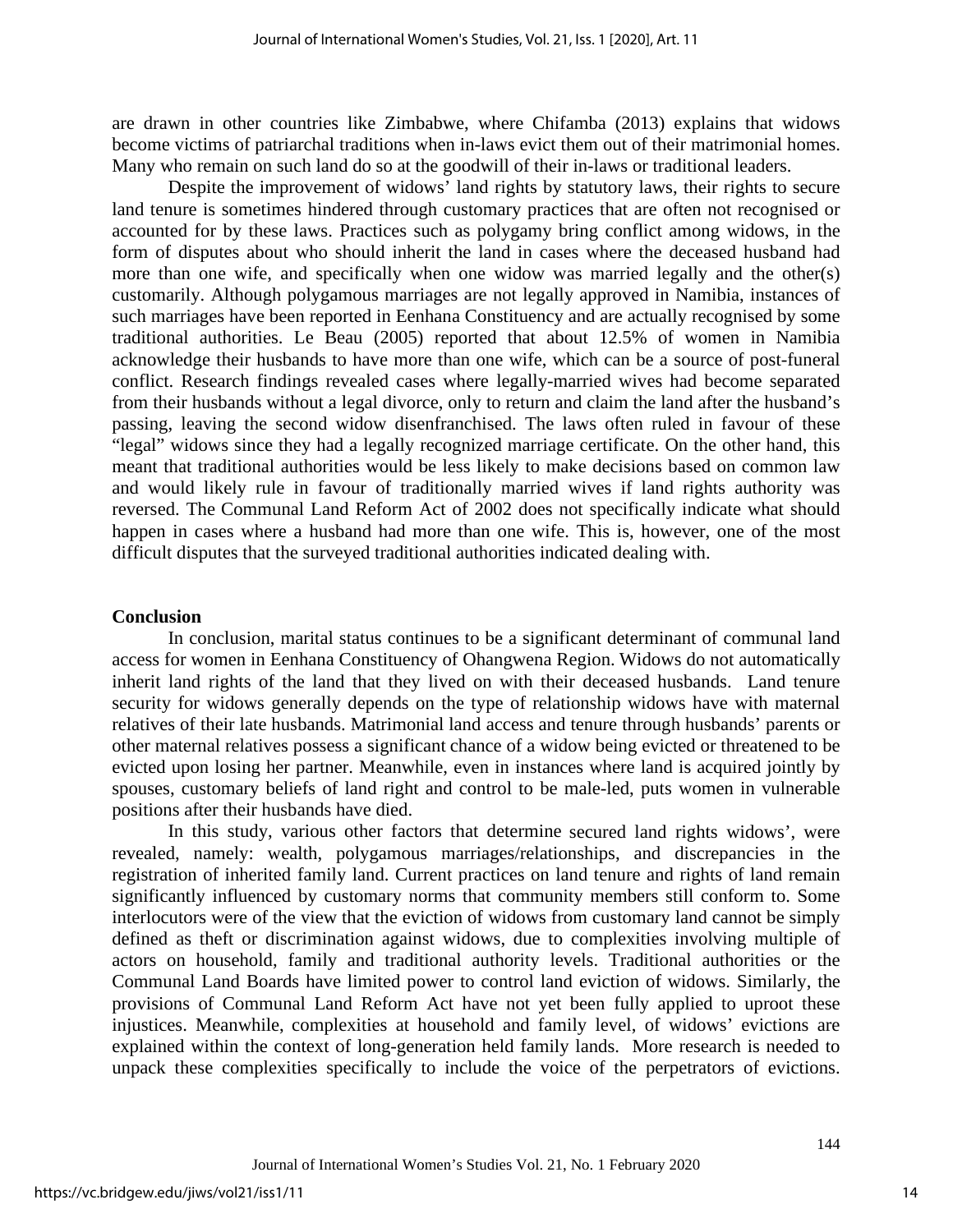Understanding these complexities will allow better resolutions of these injustices against widows.

## **Recommendations**

In light of the findings and conclusions of this study, the following recommendations are suggested:

- The Ministry of Land Reform and the land boards should continue conducting information campaigns on the provisions of the Communal Land Reform Act involving, inclusively, all members of the society to ensure that even widows and other vulnerable groups have access to information and understand their rights;
- A review should be conducted on the Act to allow for amendments that would better protect communal land rights for widows including those married customarily.
- Traditional leaders, in collaboration with local Ministry of Land Reform entities, land boards and law enforcement agencies, should protect widows during unlawful land grabbing and other related disputes, ensuring that cases are dealt with fairly and lawfully.
- The Ministry of Land Reform and the land boards together with the traditional authorities, should embark on an aggressive information campaign to educate widows about their communal land rights after their husbands have become deceased. This can be done by organizing public talks with community members in rural areas.
- The Communal Land Board, or some other separately established body, should be empowered to specifically deal with communal land rights for widows in rural areas and improve service delivery.
- There is a need for the government and Traditional Authorities to identify common understanding of land and customary matters in order to reduce contradictions between customary and common laws, to reduce insecurities and vulnerabilities among the widows.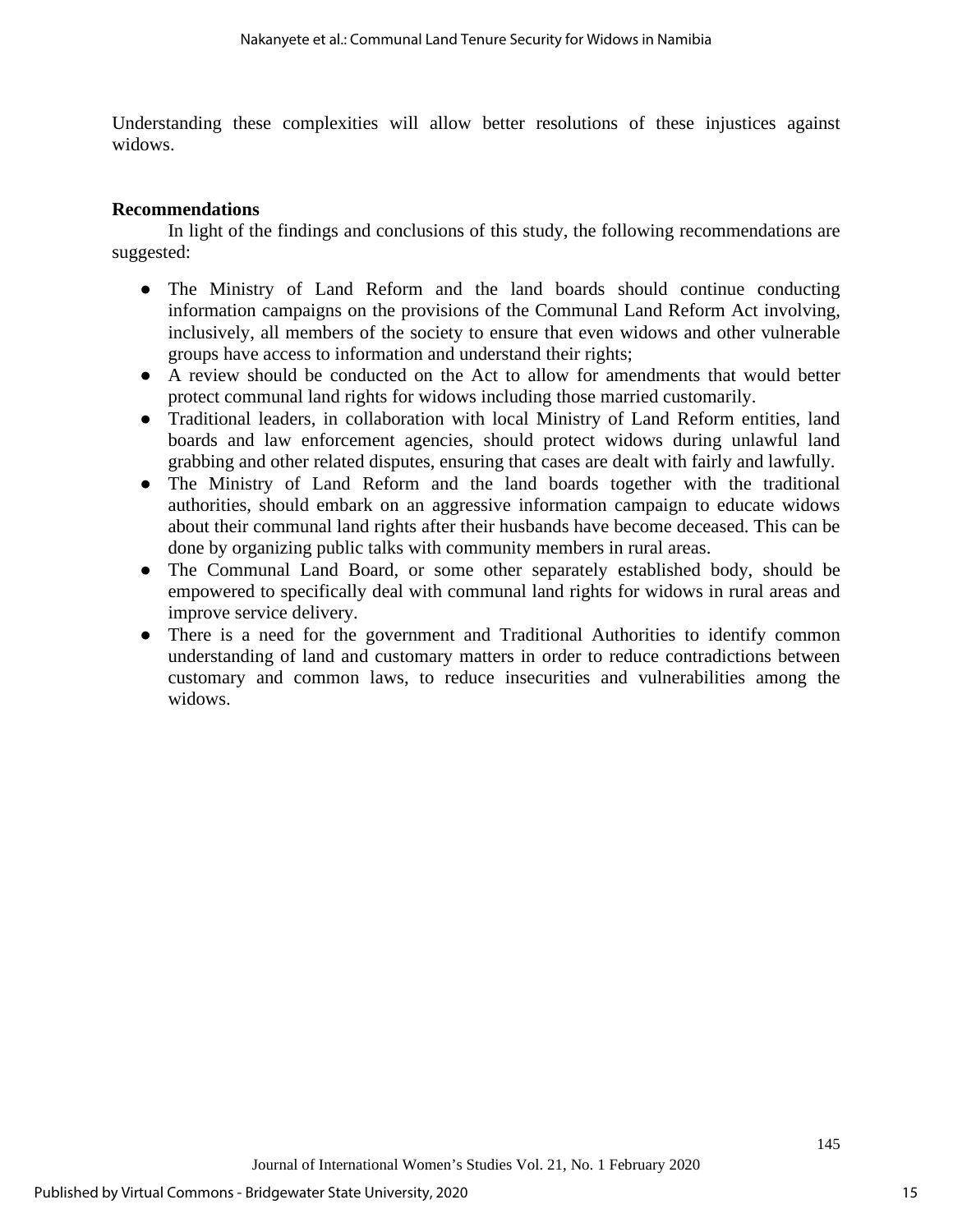## **References**

- Augustinus, C. & Deiniger, K. (2006). Innovations in Land Tenure, Reform and Administration in Africa in Land Rights for African Development. E. Mwangi (E.d). Washington.
- Bryman, A. (2006). *Mixed methods: A four-volume set*. Thousand Oaks. CA: SAGE.
- Carpano, F. (2010). Strengthening Women's Access to Land: the Tanzanian experience of the Sustainable Rangeland Management Project Report prepared by F. Carpano Land Tenure Consultant April 2010, (April), 1–32. Retrieved from

https://www.ifad.org/documents/10180/7eb9e45c-b14b-458a-ad6b-52dea8f5bc43.

- Chifamba, M. (2012). Women in Zimbabwe's Parliament Will Change Widow's Lives; Inter Press service News Agency, Retrieved September 10, 2016, from http://www.ipsnews.net/2013/06/women-in-zimbabwes-parliament-will-change-widowslives/.
- Creswell, J.W. (2007). Research Design: Qualitative and Quantitative Approaches. Thousand Oaks, CA: Sage Publication.
- Dancer, H. (2017). An Equal Right to Inherit? Women's Land Rights, Customary Law and Constitutional Reform in Tanzania. *Social and Legal Studies*, *26*(3), 291–310. http://doi.org/10.1177/0964663916677560.
- FAO. (2014). State of Food and Agriculture. http://www.fao.org/3/a-i4040e.pdf. p. 35. Retrieved from: http://www.unwomen.org/en/what-we-do/economic-empowerment/factsand-figures#notes.
- Frank, O. & Snijders, T. (1994). Estimating the size of hidden populations using snowball sampling. *Journal of Official Statistics 10(1), pp. 53-67.* Sweden statistics.
- Republic of Namibia. (2002). Promulgation of Act of Parliament: Communal Land Reform Act, 2002. Office of the Prime Minister, Namibia.
- Hannay, L. (2014). *Women's Land Rights in Uganda: Centre for Women Land Rights*. Retrieved September 09, 2016, from [www.landesa.org/wp-content/uploads/landwise-guidewomen](http://www.landesa.org/wp-content/uploads/landwise-guidewomen-land-rights-in-Uganda)[land-rights-in-Uganda.](http://www.landesa.org/wp-content/uploads/landwise-guidewomen-land-rights-in-Uganda)
- Hishongwa, N. (1991). *The Contract Labour System and its effect on family and social life in Namibia*. Gamsberg Macmillan, Windhoek.
- International Justice Mission. (2014). Property Grabbing from Ugandan Widows and the Justice System.
- Kafumbe, A. L. (2010). Women's Rights to Property in Marriage, Divorce, and Widowhood in Uganda: The Problematic Aspects. Human Rights Review, 11(2), 199-221. Doi:10.1007/s12142-008-0112-0
- Kameri-Mbote, P.K. (2006). Gender Issues in Land Tenure under Customary Law in Land Rights for African Development. E. Mwangi (E.d). Capri, Washington.
- Kirchherr, J. & Charles, K. (2018). Enhancing the sample diversity of snowball samples: Recommendations from a research project on anti-dam movements in Southeast Asia. *PLoS One 13(8): e0201710. Doi: 10.1371/journal.pone.0201710*.
- Knights, S.R. (2010). Statutory Recognition of Land Rights in Africa. An investigation into Best Practices for Lawmaking and Implementation. *FAO, Legislative Study. 105.*
- Le Beau, D. (2005). In small things stolen: The archaeology of inheritance versus property grabbing in Katutura. In R. Gordon (Ed.), *Meanings of inheritance: Perspectives on Namibian inheritance practices.* Windhoek: Legal Assistance Centre.
- Meijs, M. & Kapitango, D. (2012), Communal Land Registration. Namibia Land Management Series, Ministry of Lands and Resettlement, Windhoek.